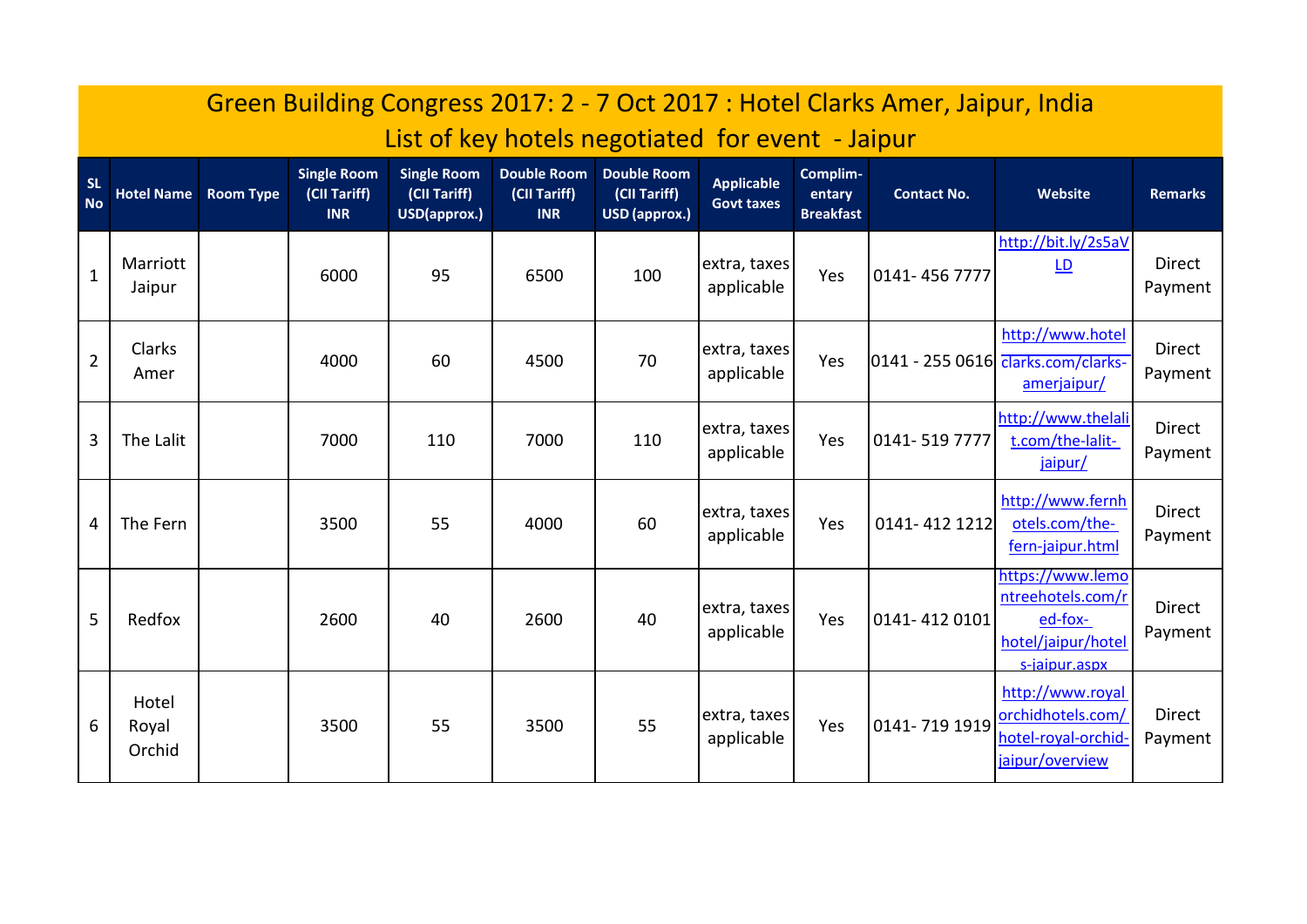| $\overline{7}$  | <b>ITC</b><br>Rajputana                         | Executive<br>Club    | 9000  | 140 | 9000      | 140       | extra, taxes<br>applicable | Yes | 0141-5100100                 | https://www.itcho<br>tels.in/hotels/jaip<br>ur/itcrajputana.ht<br>ml              | Direct<br>Payment        |
|-----------------|-------------------------------------------------|----------------------|-------|-----|-----------|-----------|----------------------------|-----|------------------------------|-----------------------------------------------------------------------------------|--------------------------|
|                 |                                                 | Rajputana<br>Royale  | 13000 | 200 | 13000     | 200       |                            |     |                              |                                                                                   |                          |
|                 |                                                 | Thikana<br>Suite     | 21000 | 325 | 21000     | 325       |                            |     |                              |                                                                                   |                          |
| 8               | <b>RnB Select</b><br>Vijaya<br>Palace           | Deluxe               | 1500  | 24  | <b>NA</b> | <b>NA</b> | extra, taxes<br>applicable | Yes | 0141-2606661<br>999 911 1589 | http://www.1589<br>hotels.com/hotels<br>/rnb-select-vijay-<br>palace.html         | Direct<br>Payment        |
|                 |                                                 | Premium              | 1650  | 26  | 1650      | 26        |                            |     |                              |                                                                                   |                          |
|                 |                                                 | Suite<br><b>Room</b> | 1800  | 28  | 1800      | 28        |                            |     |                              |                                                                                   |                          |
| 9               | RnB                                             | Standard             | 1500  | 23  | 1600      | 25        | extra, taxes<br>applicable | Yes | 0141 255 3959                | http://www.1589<br>hotels.com/rnb-by<br>1589-hotels.html                          | <b>Direct</b><br>Payment |
| 10 <sup>1</sup> | <b>RnB Select</b><br>Empire<br>Regency          | Standard             | 1600  | 25  | 1800      | 28        | extra, taxes<br>applicable | Yes | 0141-401 3666                |                                                                                   | Direct                   |
|                 |                                                 | Deluxe               | 1850  | 28  | 2050      | 32        |                            |     |                              |                                                                                   | Payement                 |
| 11              | <b>RnB City</b><br>Centre                       | Standard             | 1200  | 19  | 1200      | 19        | extra, taxes<br>applicable | Yes | 0141-511 1051                | http://www.1589<br>hotels.com/hotels<br>/rnb-city-center-<br>jaipur.html          | Direct<br>Payment        |
| 12              | The<br>Heritage<br>Village by<br>1589<br>Hotels | Deluxe               | 1375  | 21  | 1375      | 21        | extra, taxes<br>applicable | Yes | 7073464645<br>7877521589     | http://www.1589<br>hotels.com/hotels<br>/rnb-select-<br>heritage-<br>village.html | Direct<br>Payement       |
|                 |                                                 | Cottage              | 2000  | 31  | 2000      | 31        |                            |     |                              |                                                                                   |                          |
|                 |                                                 | <b>Tree</b><br>House | 2750  | 43  | 2750      | 43        |                            |     |                              |                                                                                   |                          |